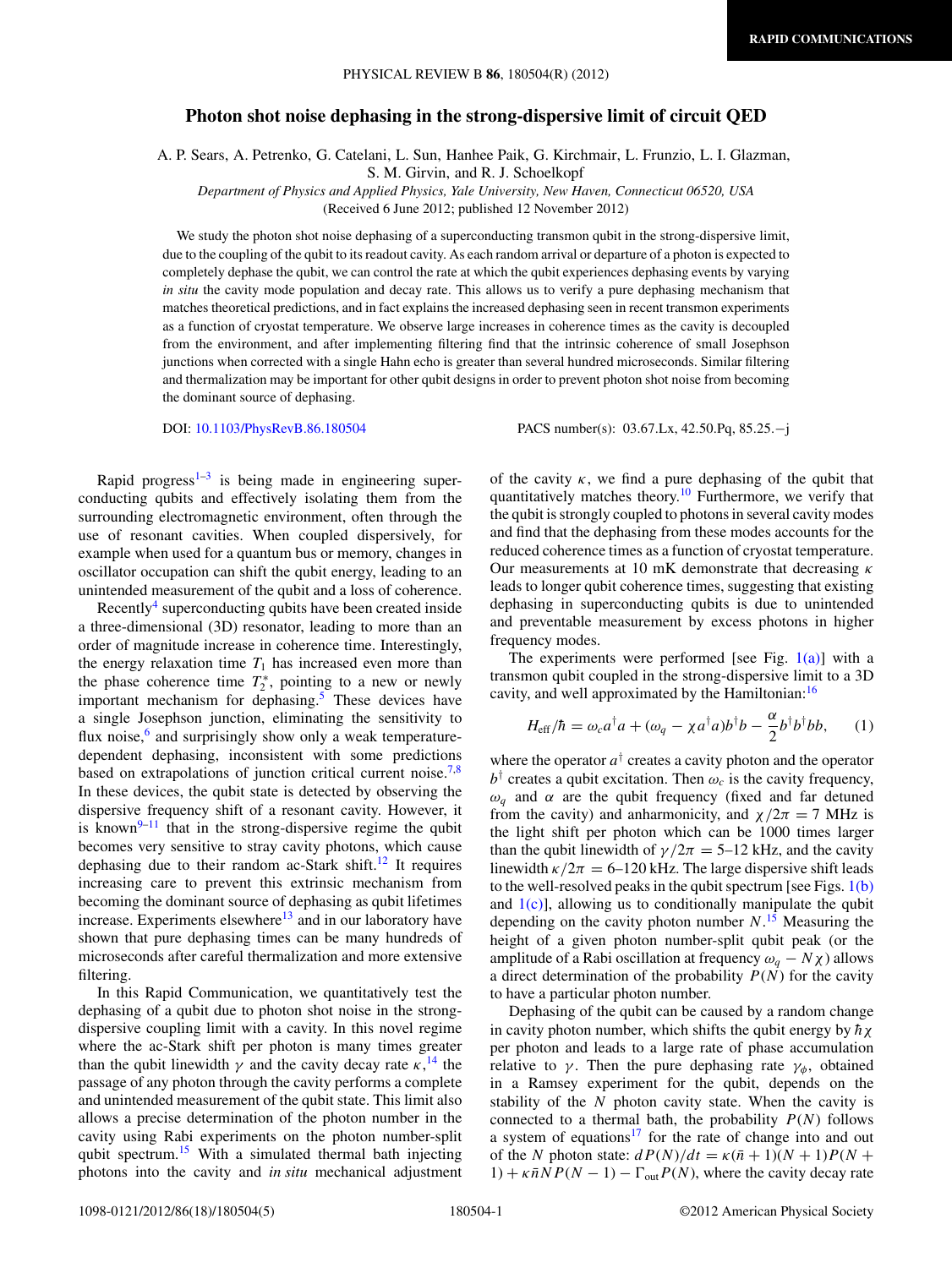

FIG. 1. (Color online) (a) Experimental setup (see also Supplemental Material, Ref. [18\)](#page-4-0). Noise of varying amplitude at the cavity transition frequency is sent into the input port of a 3D resonator. The output port of the resonator has a movable coupler which varies the output side coupling quality factor  $Q_c$  from  $1.0 \times 10^5$  to  $2.5 \times 10^7$ . (b) Energy-level diagram. The qubit has a transition frequency that is ac-Stark shifted by  $-\chi$  for each photon in the cavity. (c) Photon number splitting of the qubit spectrum. We inject noise and create a mean number  $\bar{n}$  of photons in the fundamental mode. The peaks correspond to  $N = 0,1,2$  photons from right to left, with the cavity  $Q = 1 \times 10^6$ , and (\*) even without applied noise we measure a photon occupation in the TE<sub>101</sub> mode of the cavity to be  $\bar{n} \sim 0.02$ . (d) Cavity population. Rabi experiments (shown in Supplemental Material) performed on each photon peak *N* for increasing noise power with cavity  $Q = 2.5 \times 10^5$ . The signal amplitude gives the probability of finding *N* photons in the cavity. Two linear scaling factors, fit globally, provide conversion from homodyne readout voltage (Ref. [25\)](#page-4-0) to probability (vertical axis), and from attowatts within the cavity bandwidth to  $\bar{n}$  (horizontal axis). Error bars represent  $1\sigma$  fluctuations in the  $|e\rangle$  state readout voltage. The solid lines are a thermal distribution using the fit scaling parameters.

 $\kappa = 1/\tau$  is the inverse of its decay time  $\tau$ ,  $\bar{n}$  is the average number of photons, and

$$
\Gamma_{\text{out}} = \kappa \left[ (\bar{n} + 1)N + \bar{n}(N + 1) \right] \tag{2}
$$

combines the spontaneous emission of photons with the stimulated emission due to thermal photons. Then, in the strong-dispersive regime (and neglecting other sources of dephasing) the dephasing rate becomes  $\gamma_{\phi} = \Gamma_{\text{out}}$ , and the success of an experiment that relies on phase predictability of the qubit requires a constant photon number in the cavity throughout each cycle.

To verify this prediction for  $\gamma_{\phi}$  quantitatively, we first calibrate our thermal bath and then obtain *κ* with experiments on the photon peaks of the qubit. We can determine the cavity decay rate  $\kappa$  by exciting the cavity with a short coherent pulse while measuring the repopulation of the ground state  $|g,0\rangle$  (i.e., the amplitude of the zero-photon Rabi oscillations) over time scale  $\tau$ . Alternatively, exciting the cavity with a wide-band noise source that covers the cavity  $\omega_c$  transition frequency, but not the qubit  $\omega_q$  transition frequency, creates an average photon number  $\bar{n} = AP_{BE}(T)Q/Q_c$ , as shown in the Supplemental Material<sup>[18](#page-4-0)</sup> (see, also, Refs. [4](#page-3-0) and  $19-24$ therein). Here, *A* is the linear power loss from additional cold attenuation,  $P_{BE} = 1/(e^{\hbar \omega/\tilde{k}T} - 1)$  is the Bose-Einstein

## <span id="page-1-0"></span>A. P. SEARS *et al.* PHYSICAL REVIEW B **86**, 180504(R) (2012)

population of the 50  $\Omega$  load of the noise source at effective temperature  $T$ , located outside the cavity. The total cavity quality factor  $Q = \omega_c \tau$  has an inverse which is the sum of the inverses of the coupling quality factor  $Q_c$  of the noise source port, all other port couplings, and the internal quality factor *Q*int. In steady state and for uncorrelated noise, the probability *P*(*N*) of finding the qubit in an environment with *N* photons is a thermal distribution  $P(N) = \bar{n}^N / (\bar{n} + 1)^{(N+1)}$ , as verified by the data in Fig.  $1(d)$ . With these measurements we obtain the scaling of  $\bar{n}$  as a function of applied noise power for each different value of  $\kappa$ , allowing a comparison with Eq. (2) using no adjustable parameters.

To observe the influence of photon dephasing on our qubit, we test Eq.  $(2)$  over a wide range of values for both  $\bar{n}$ and  $\kappa$  as shown in Fig. 2. The photon number is varied by adjusting the attenuation following our noise source, while *κ* is controlled by retracting the resonator output coupler using a Kevlar string connected to the top of the fridge, exponentially increasing the  $Q_c$  as it is withdrawn. For large  $\kappa$ , photons enter and leave quickly, so long periods uninterrupted by a transit are rare even if the average occupation is low, and the phase coherence time is short. In the Ramsey data shown in Fig. 2 the dephasing rate is universally proportional to injected  $\bar{n}$  and  $\kappa$ , with an offset due to spontaneous decay (if  $N > 0$ ), and residual photons or other intrinsic dephasing. These experiments confirm our understanding of the qubit dephasing rate in the strong-dispersive limit, and point to the



FIG. 2. (Color online) Qubit dephasing due to photon noise. (a) Qubit coherence time, determined from Ramsey experiments on the  $N = 0$  or  $N = 1$  ( $\triangle$ ) photon peaks, as a function of both cavity  $O$  and  $\bar{n}$ . The dashed lines are theory, with an offset due to residual dephasing. Each has a slope proportional to *κ* (or 3*κ* for  $N = 1$  experiments), according to Eq. (2). The ( $\circ$ ) are coherence times vs population in  $TE_{103}$  mode, which also dephases the qubit. (b) Ramsey with no noise injected, fundamental mode  $Q = 1 \times 10^6$ , and  $T_2^* = 26 \,\mu s$ . The solid line is a fit with an exponentially decaying sine. (c) A Ramsey with moderate noise. Contrast and  $T_2^*$  are reduced. Fundamental mode  $Q = 2.5 \times 10^5$ ,  $\bar{n} = 0.25$ ,  $T_2^* = 7.7 \mu s$ . (d) Ramsey with high noise. Fundamental mode  $Q = 1 \times 10^6$ ,  $\bar{n} = 3.1, T_2^* = 5.2 \mu s$ . Our selective (*N* = 0) pulses produce a loss of contrast and a nonoscillating signal addition (orange) as photon population returns to a thermal distribution. The dashed black line is a numerical simulation (see Supplemental Material, Ref. [18\)](#page-4-0).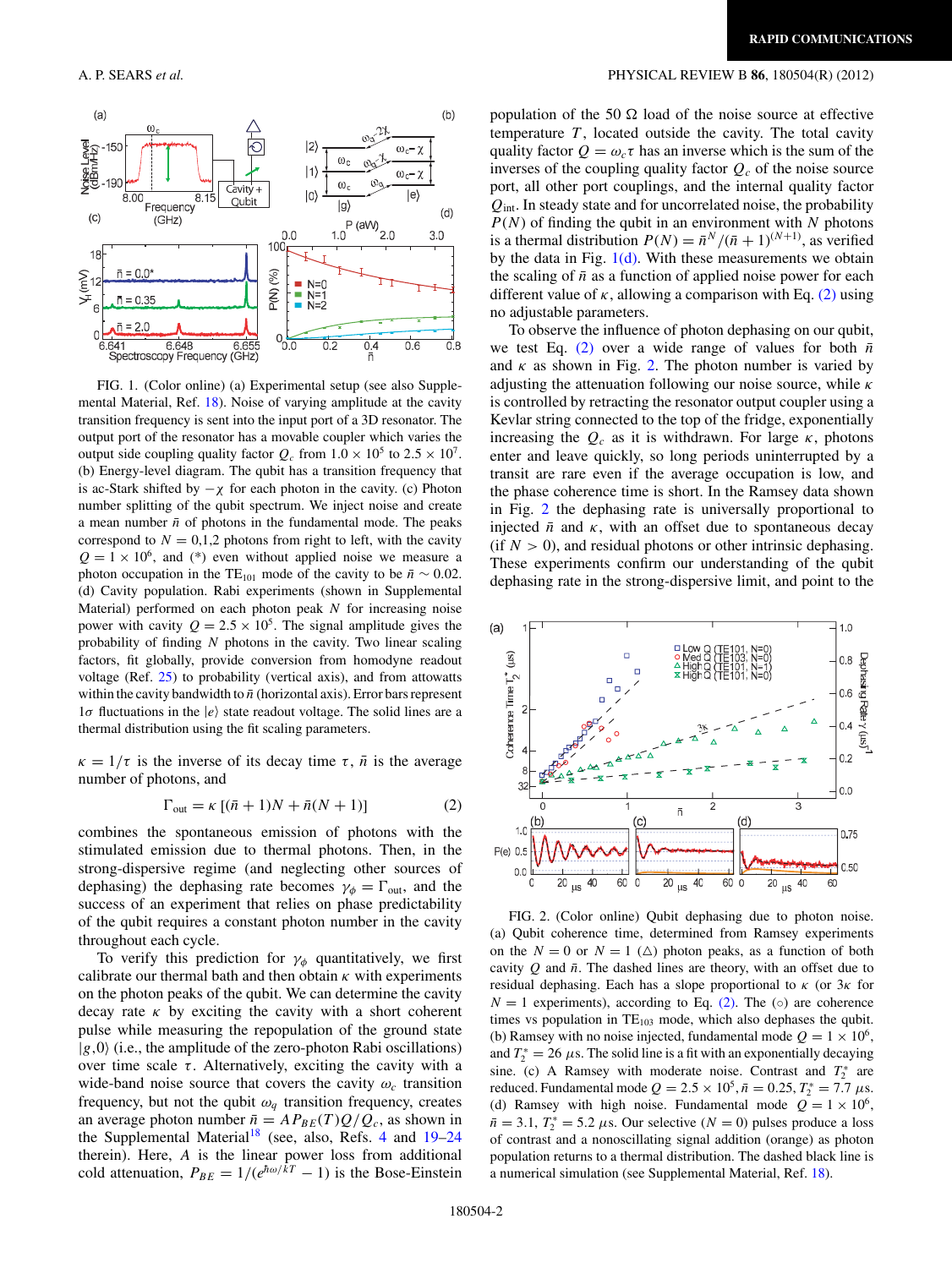importance of excess photons or an effective temperature of a mode for qubit coherence.

Importantly, we use slow Gaussian pulses to control the qubit in order to exploit the photon dependence of our Hamiltonian. With a width of  $\sigma = 100$  ns, the narrow frequency span of the pulses means that Ramsey experiments add signal contrast only when the chosen photon number *N* has remained in the cavity throughout the experiment, a type of postselection evident in the different scalings of Figs.  $2(b)-2(d)$ . Once conditioned, photon transitions during the experiment lead to an incoherent response in our qubit readout, when at a random point in time  $t_0$  an initially prepared superposition changes:  $|\psi(t_0)\rangle = 1/\sqrt{2} (|g,0\rangle + |e,0\rangle) \rightarrow |\psi(t)\rangle =$ 1/ $\sqrt{2}$  (|*g*, 1) + exp[*i*  $\chi$ (*t* − *t*<sub>0</sub>)] |*e*, 1) for time *t* > *t*<sub>0</sub>. Our qubit readout $^{25}$  $^{25}$  $^{25}$  traces over all photon states, while a photon number change entangles the qubit with a degree of freedom which is discarded or produces a superposition with unknown final phase, leading to a decay in the Ramsey fringes as the experiment records the qubit excitation despite any cavity transition. Additionally, a characteristic bump and slope are visible in the data and must be removed before fitting the Ramsey signal with the usual decaying sine function. These features can be understood as the re-equilibration of the cavity photon number after the first qubit manipulation conditionally prepares a certain photon number, and are well fit (see Fig. 3 of the Supplemental Material) by a simple master equation which includes the incoherent cavity drive as well as qubit and cavity decay.

While the fundamental  $TE_{101}$  mode of our 3D resonator serves both as the qubit readout channel and as a mechanism



FIG. 3. (Color online) (a) Decoherence due to thermal photons. The coherence times extracted from Ramsey  $(T_2^*)$  and Hahn echo  $(T_{2E})$  experiments measured as a function of cryostat temperature. To model dephasing (dashed lines), we predict population in the  $TE_{101}$ and TE<sub>103</sub> modes of the cavity. Then, we sum the total dephasing rate using the measured quality factors for each mode (high  $Q: \tau_{101} =$ 20 *μ*s,  $τ_{103} = 4 \mu$ s; low *Q*:  $τ_{101} = 2 \mu$ s,  $τ_{103} = 400$  ns). For high *Q*, the use of a Hahn echo pulse leads to a large  $T_{2E}$  because either the photon state has much longer correlation time or the remaining dephasing similarly occurs at low frequencies. Although the decline in  $T_1$  (not shown) (Ref. [27\)](#page-4-0) contributes to the trend, population in both  $TE_{101}$  and  $TE_{103}$  are needed for a good fit. (b) Bose-Einstein population of the first two odd- $n$  TE<sub>10n</sub> modes at 8 and 12.8 GHz (green, A and B, respectively) and the coherence limits they impose individually (blue) and collectively (dashed red) for the low *Q* values measured above.

for dephasing, the rectangular cavity in fact supports a set of  $TE_{10n}$  modes<sup>[26](#page-4-0)</sup> whose influence we must consider. Then a more comprehensive Hamiltonian than Eq. [\(1\)](#page-0-0) must incorporate many different cavity frequencies, each with a coupling strength that depends on antenna length and the positioning of the qubit in the cavity.<sup>[16](#page-4-0)</sup> This coupling  $g_n$  is large for odd- $n$  TE<sub>10n</sub> modes where the electric field has an antinode at the qubit, while the even-*n* modes have greatly diminished coupling to the qubit due to a node along the qubit antenna. For our parameters, the fundamental TE<sub>101</sub> mode  $\omega_1/2\pi$  = 8.01 GHz,  $\omega_q/2\pi = 6.65$  GHz, and  $g_1/2\pi = 127$  MHz, the qubit anharmonicity  $\alpha = 340$  MHz leads to an ac-Stark shift of  $\chi_1/2\pi = 7$  MHz. Similarly, the first odd harmonics TE<sub>103</sub> with  $\omega_3 = 12.8$  GHz has a large  $\chi_3/2\pi = 1$  MHz. In fact, with this mode we can perform high fidelity readout, measure the photon mode population (using longer  $\sigma = 800$  ns width pulses), and observe its influence on decoherence by injecting noise near  $\omega_3$ . In general, we should consider *all* cavity modes that have a nonzero coupling to the qubit as sources of significant decoherence. For example, the odd- $n$  TE<sub>10*n*</sub> modes at frequency  $\omega_n$  and detuning  $\Delta_n = \omega_n - \omega_q$ , have a coupling  $g_n \propto \sqrt{\omega_n}$  and an ac-Stark shift  $\chi_n = g_n^2 \alpha / \Delta_n (\Delta_n + \alpha)$  which decrease only slowly as  $1/n$ . Consequently, there may be many modes with significant dispersive shifts that can act as sources of extrinisic qubit decoherence. Moreover, since the coupling quality factors of these modes typically decreases with frequency, even very small photon occupancies (which are usually ignored, not measured or as carefully filtered) must be suppressed to obtain maximum coherence.

The photon shot noise from multiple cavity modes provides a simple explanation for the anomalous qubit dephasing previously observed<sup>4</sup> as a function of cryostat temperature. In this case, each cavity mode should be populated with the Bose-Einstein probability  $P_{BE}$  and these thermal photons can make an unintended measurement of the qubit, disrupting phase-sensitive experiments. The predicted occupancies for the  $TE_{101}$  and  $TE_{103}$  modes are shown (green lines) in the inset of Fig. 3, along with their predicted dephasing (blue lines). Having confirmed the dephasing rates for all modes individually we can now combine the effect of all modes that strongly couple to the qubit:  $\gamma_{\phi} = \sum \bar{n}_i \kappa_i$ . This total thermal decoherence rate is shown as the red dashed line in the inset of Fig. 3, for typical parameters. Since these modes have  $\hbar \omega_n \gg k_B T$ , the predicted dephasing time is in excess of 100 *μ*s below 80 mK due to the exponentially suppressed number of blackbody photons. However, since any particular mode coupling to the qubit in the strong-dispersive limit may have a relatively fast decay time  $\tau$ , even very small  $(\sim 10^{-3} - 10^{-2})$  nonthermal populations  $\bar{n}$  could easily satisfy  $\bar{n}\kappa \gg 1/2T_1$ , limiting the coherence through pure dephasing alone to  $T_2^* \approx 1/\gamma_\phi = \tau/\bar{n}$ . The measured coherence times as a function of temperature are well fit (see Fig. 3) by the combined dephasing of thermal occupancy of the  $TE_{101}$ and  $TE_{103}$  modes, plus a parameter adjusted to represent the residual dephasing in each experiment. This excess could be due to another mechanism intrinsic to the qubit, or simply due to insufficient filtering or thermalization of the apparatus, leading to a small nonthermal photon population.

Further evidence that the intrinsic coherence limits of the 3D transmons at milliKelvin temperatures have not yet been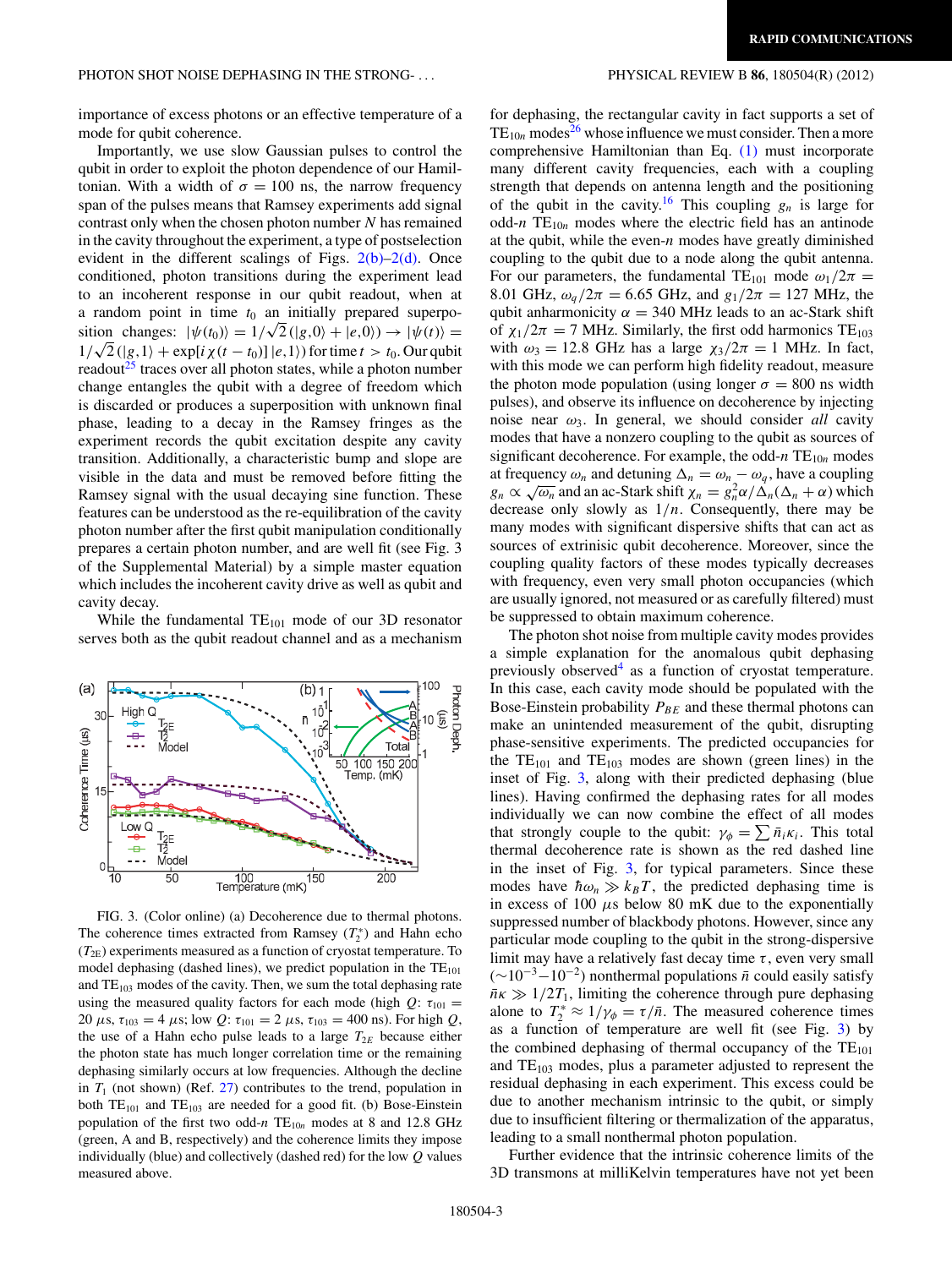## <span id="page-3-0"></span>A. P. SEARS *et al.* PHYSICAL REVIEW B **86**, 180504(R) (2012)



FIG. 4. (Color online) Coherence times versus  $TE_{101}$  mode decay  $\tau$ . The TE<sub>103</sub> cavity, which naturally decays more strongly through the couplers, increases in *Q* as the entire resonator is decoupled from our coaxial lines. While  $T_1$  is nearly constant due to the large qubit detuning from the cavity, its  $T_2^*$  and  $T_{2E}$  increase as the coupling pin is withdrawn from the 3D resonator. This is consistent with diminishing dephasing from cavity modes with  $\kappa < \chi$ , where a photon transit strongly measures (Ref.  $11$ ) the qubit state.

observed is provided by the data shown in Fig. 4, where the qubit relaxation time  $(T_1)$ , Ramsey time  $(T_2^*)$ , and Hahn echo time ( $T_{2E}$ ) at 10 mK are shown as a function of the TE<sub>101</sub> cavity decay time. The relaxation time is relatively unaffected by cavity lifetime, since this qubit is sufficiently detuned from the cavity to minimize the Purcell effect.<sup>1</sup> However, we observe a general trend where  $T_2^*$  and  $T_{2E}$  increase as the cavity lifetime increases, consistent with a decoherence due to residual photons with ever slower dynamics, but *not* expected due to, e.g., junction critical current noise, which should be independent of cavity properties. With the addition of absorptive<sup>23,28</sup> and reflective<sup>24</sup> low-pass filters which cover the  $TE_{103}$  and higher frequencies, a similar device (see Supplemental Material) experienced a drop of cavity population from 3% to less than 0*.*2%. Our devices are sometimes affected by an unexplained low-frequency noise (perhaps due to charge dispersion), so we find it informative to include a single Hahn echo in our Ramsey experiments. The measured value of this dephasing time with echo increased in the filtered configuration from 75 to 800  $\mu$ s (with  $T_1$  going from 28 to 48  $\mu$ s and  $T_{2E}$  from 32 to 87  $\mu$ s), suggesting that proper heat-sinking and filtering components can effectively eliminate photon dephasing.

In conclusion, we have performed experiments involving precise thermal photon populations to quantitatively induce qubit dephasing in good agreement with simple theory. We find that photons in the fundamental and at least one harmonic mode of the cavity strongly couple to a transmon qubit and note that at the nominal base temperature of our cryostat they produce a negligible amount of dephasing. However, the sensitivity of the qubit to photons at many frequencies requires that we either keep all modes of the cavity in their ground state, or else minimize the influence of nonthermal populations by reducing their measurement rate. $29$  Inclusion of the cavity harmonics in dephasing calculations leads to an understanding of the earlier, anomalous, temperature-dependent decoherence in our devices. $4$  Finally, we find evidence that interactions with the residual photons in our 3D cavity likely mask the intrinsic coherence time of the Josephson junction, a concern that is relevant for superconducting qubit designs,  $30,31$  quantum dots,<sup>32</sup> and more generally any quantum information system coupled to a bosonic mode. $33$  As qubit linewidths shrink in the future, other effects such as quasiparticle parity  $34-36$  or interactions with nuclear spins $37$  may further split the qubit spectrum, enabling probes of their state dynamics using these procedures.

We thank M. Devoret for valuable discussions. L.F. acknowledges partial support from CNR-Istituto di Cibernetica. This research was funded by the Office of the Director of National Intelligence (ODNI), Intelligence Advanced Research Projects Activity (IARPA W911NF-09-1-0369), through the Army Research Office, as well as by the National Science Foundation (NSF Grant No. DMR-1004406). L.G. acknowledges support from NSF DMR Grant No. 12066121.

- <sup>1</sup>A. Houck, J. Schreier, B. Johnson, J. Chow, J. Koch, J. Gambetta, D. Schuster, L. Frunzio, M. Devoret, S. Girvin *et al.*, [Phys. Rev.](http://dx.doi.org/10.1103/PhysRevLett.101.080502) Lett. **101**[, 080502 \(2008\).](http://dx.doi.org/10.1103/PhysRevLett.101.080502)
- $2<sup>2</sup>M$ . Neeley, M. Ansmann, R. C. Bialczak, M. Hofheinz, N. Katz, E. Lucero, A. OConnell, H.Wang, A. N. Cleland, and J. M. Martinis, Phys. Rev. B **77**[, 180508\(R\) \(2008\).](http://dx.doi.org/10.1103/PhysRevB.77.180508)
- 3M. Steffen, F. Brito, D. DiVincenzo, S. Kumar, and M. Ketchen, New J. Phys. **11**[, 033030 \(2009\).](http://dx.doi.org/10.1088/1367-2630/11/3/033030)
- 4H. Paik, D. Schuster, L. Bishop, G. Kirchmair, G. Catelani, A. Sears, B. Johnson, M. Reagor, L. Frunzio, L. Glazman *et al.*, Phys. Rev. Lett. **107**[, 240501 \(2011\).](http://dx.doi.org/10.1103/PhysRevLett.107.240501)
- 5A. A. Houck, J. Koch, M. H. Devoret, S. M. Girvin, and R. J. Schoelkopf, [Quant. Info. Proc.](http://dx.doi.org/10.1007/s11128-009-0100-6) **8**, 105 (2009).
- 6F. C. Wellstood, C. Urbina, and J. Clarke, [Appl. Phys. Lett.](http://dx.doi.org/10.1063/1.98041) **50**, 772 [\(1987\).](http://dx.doi.org/10.1063/1.98041)
- 7D. J. Van Harlingen, T. L. Robertson, B. L. T. Plourde, P. A. Reichardt, T. A. Crane, and J. Clarke, [Phys. Rev. B](http://dx.doi.org/10.1103/PhysRevB.70.064517) **70**, 064517 [\(2004\).](http://dx.doi.org/10.1103/PhysRevB.70.064517)
- 8J. Eroms, L. C. van Schaarenburg, E. F. C. Driessen, J. H. Plantenberg, C. M. Huizinga, R. N. Schouten, A. H. Verbruggen, C. J. P. M. Harmans, and J. E. Mooij, [Appl. Phys. Lett.](http://dx.doi.org/10.1063/1.2357010) **89**, 122516 [\(2006\).](http://dx.doi.org/10.1063/1.2357010)
- <sup>9</sup>P. Bertet, I. Chiorescu, G. Burkard, K. Semba, C. J. P. M. Harmans, D. P. DiVincenzo, and J. E. Mooij, [Phys. Rev. Lett.](http://dx.doi.org/10.1103/PhysRevLett.95.257002) **95**, 257002 [\(2005\).](http://dx.doi.org/10.1103/PhysRevLett.95.257002)
- 10J. Gambetta, A. Blais, D. I. Schuster, A. Wallraff, L. Frunzio, J. Majer, M. H. Devoret, S. M. Girvin, and R. J. Schoelkopf, [Phys.](http://dx.doi.org/10.1103/PhysRevA.74.042318) Rev. A **74**[, 042318 \(2006\).](http://dx.doi.org/10.1103/PhysRevA.74.042318)
- 11I. Serban, E. Solano, and F. K. Wilhelm, [Europhys. Lett.](http://dx.doi.org/10.1209/0295-5075/80/40011) **80**, 40011 [\(2007\).](http://dx.doi.org/10.1209/0295-5075/80/40011)
- 12D. I. Schuster, A. Wallraff, A. Blais, L. Frunzio, R. S. Huang, J. Majer, S. M. Girvin, and R. J. Schoelkopf, [Phys. Rev. Lett.](http://dx.doi.org/10.1103/PhysRevLett.94.123602) **94**, [123602 \(2005\).](http://dx.doi.org/10.1103/PhysRevLett.94.123602)
- <sup>13</sup>C. Rigetti, J. Gambetta, S. Poletto, B. Plourde, J. Chow, A. Corcoles, J. Smolin, S. Merkel, J. Rozen, G. Keefe *et al.*, [Phys. Rev. B](http://dx.doi.org/10.1103/PhysRevB.86.100506) **86**, [100506 \(2012\).](http://dx.doi.org/10.1103/PhysRevB.86.100506)